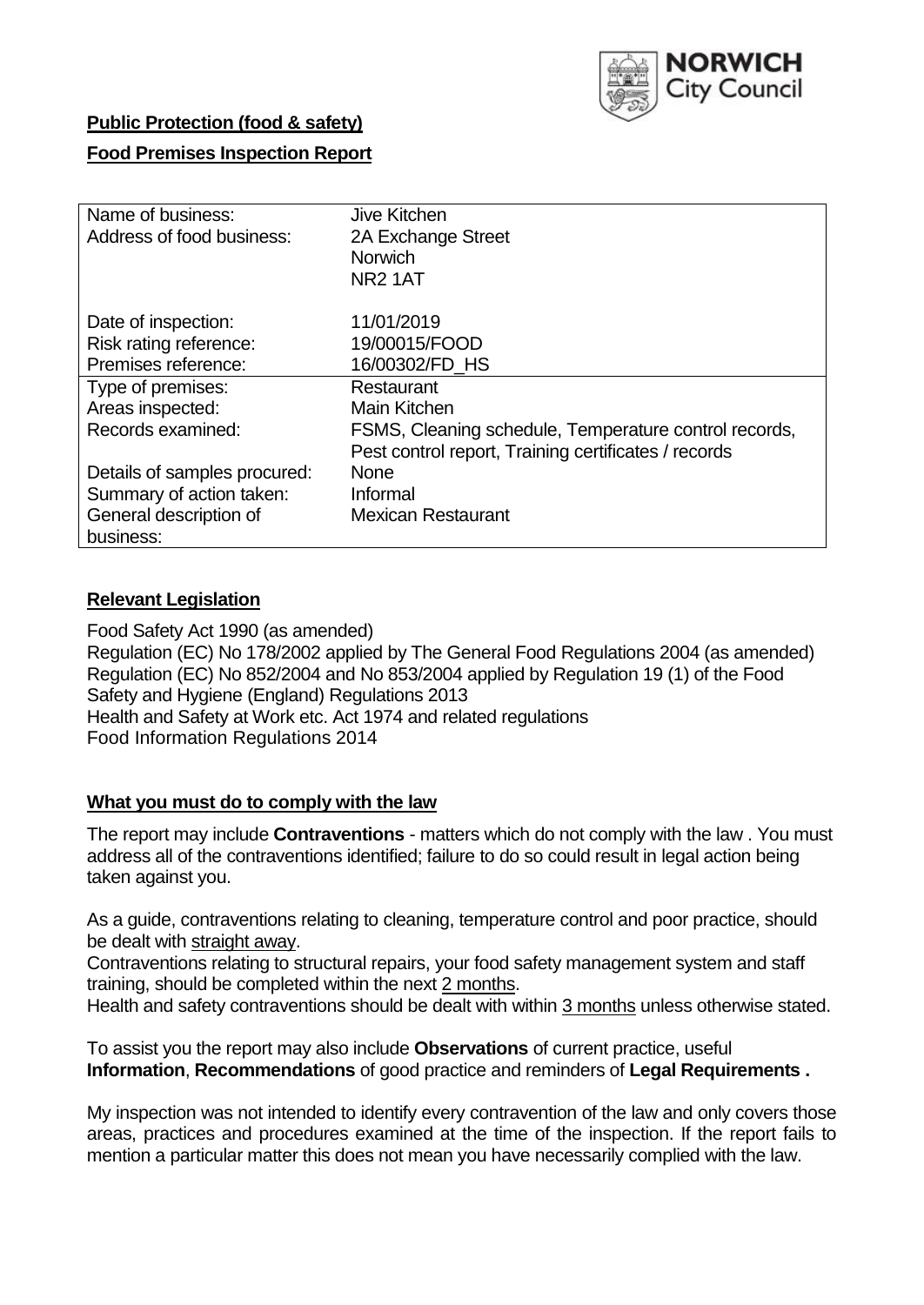# **FOOD SAFETY**

#### **How we calculate your Food Hygiene Rating:**

The food safety section has been divided into the three areas which you are scored against for the hygiene rating: 1. food hygiene and safety procedures, 2. structural requirements and 3. confidence in management/control procedures. Each section begins with a summary of what was observed and the score you have been given. Details of how these scores combine to produce your overall food hygiene rating are shown in the table.

| <b>Compliance Area</b>                     |          |    |                | <b>You Score</b> |                |    |           |    |                |  |  |
|--------------------------------------------|----------|----|----------------|------------------|----------------|----|-----------|----|----------------|--|--|
| Food Hygiene and Safety                    |          |    |                | $\Omega$         | 5              | 10 | 15        | 20 | 25             |  |  |
| <b>Structure and Cleaning</b>              |          |    | $\Omega$       | 5                | 10             | 15 | 20        | 25 |                |  |  |
| Confidence in management & control systems |          |    | $\overline{0}$ | 5                | 10             | 15 | 20        | 30 |                |  |  |
|                                            |          |    |                |                  |                |    |           |    |                |  |  |
| <b>Your Total score</b>                    | $0 - 15$ | 20 | $25 - 30$      |                  | $35 - 40$      |    | $45 - 50$ |    | > 50           |  |  |
| <b>Your Worst score</b>                    | 5        | 10 | 10             |                  | 15             |    | 20        |    | $\blacksquare$ |  |  |
|                                            |          |    |                |                  |                |    |           |    |                |  |  |
| <b>Your Rating is</b>                      | 5        | 4  | 3              |                  | $\overline{2}$ |    |           |    | $\Omega$       |  |  |

Your Food Hygiene Rating is 5 - a very good standard



# **1. Food Hygiene and Safety**

Food hygiene standards are high. You demonstrated a very good standard of compliance with legal requirements. You have safe food handling practices and procedures and all the necessary control measures to prevent cross-contamination are in place. Some minor contraventions require your attention. **(Score 5)**

### Contamination risks

**Observation** I was pleased to see you were able to demonstrate effective controls to prevent cross-contamination.

#### Hand-washing

**Contravention** The following indicated that hand-washing was not suitably managed::

• there was no soap to the wash hand basin in the W.C.

**Observation I** was pleased to see hand washing was well managed in the kitchen.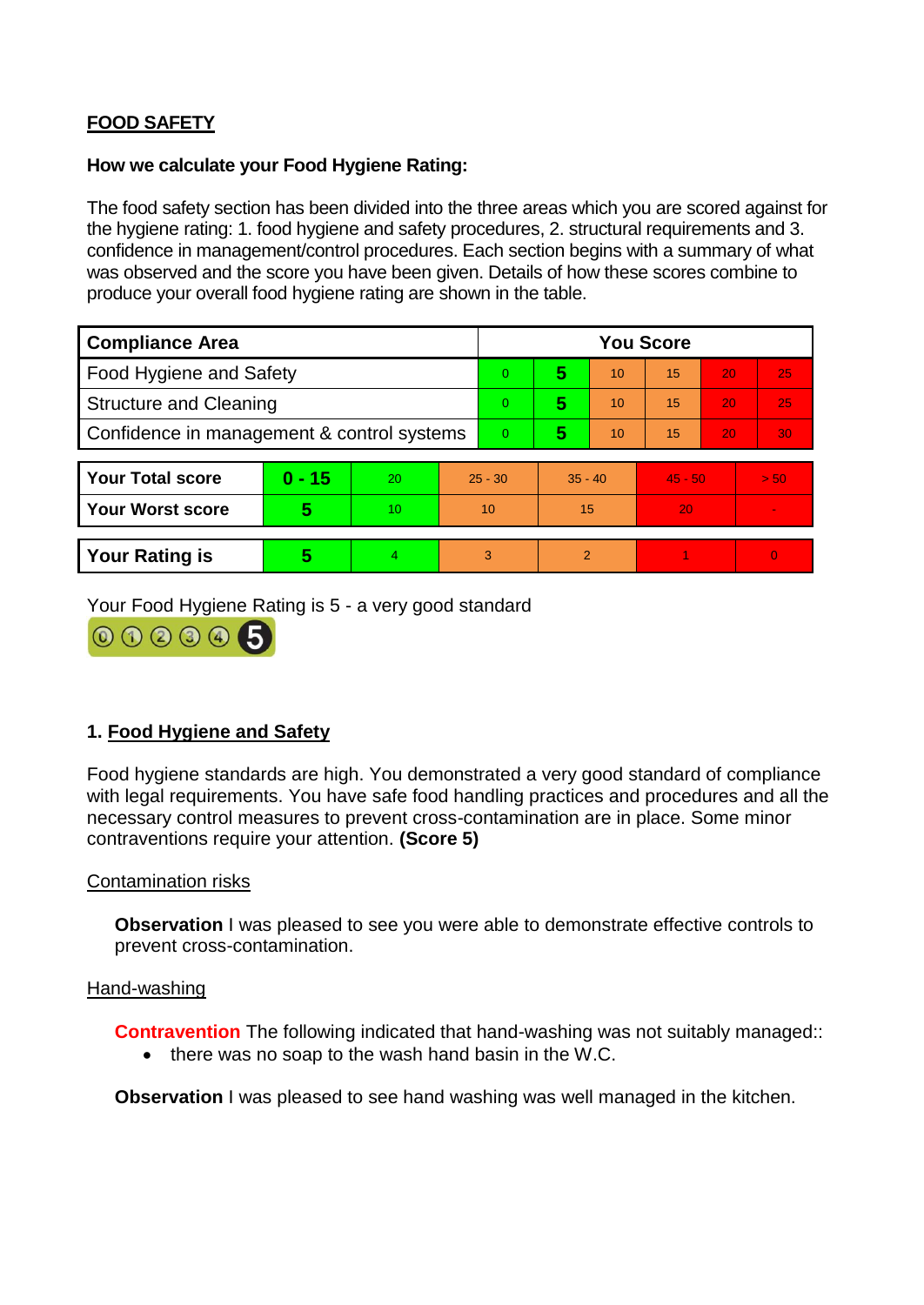## Temperature Control

**Observation** I was pleased to see you were able to limit bacterial growth and/or survival by applying appropriate temperature controls at points critical to food safety and that you were monitoring temperatures.

### Poor Practices

**Observation** The following matters represented poor practice and if allowed to continue may cause food to become contaminated or lead to its deterioration:

- storing food containers directly on top of each other in direct contact with food in the under counter fridge
- no date coding added to food when it is frozen and when taken out of the freezer.

# **2. Structure and Cleaning**

The structure facilities and standard of cleaning and maintenance are all of a good standard and only minor repairs and/or improvements are required. Pest control and waste disposal provisions are adequate. The minor contraventions require your attention. **(Score 5)**

### Cleaning of Structure

**Contravention** The following items were dirty and require more frequent and thorough cleaning:

- cobwebs to window frame in the washing up area
- pipe work behind the bin in the washing up area.

**Observation** The kitchen had been well maintained and the standard of cleaning was generally good.

### Cleaning of Equipment and Food Contact Surfaces

**Observation** The following surfaces and equipment were dirty and must be cleaned or replaced:

- interior of hot cupboard
- underneath the towel dispenser.

### Cleaning Chemicals / Materials / Equipment and Methods

**Observation** The food handler was unaware of the contact time of the santiser. It was 5 minutes.

**Recommendation** I recommend that you purchase a sanitiser with a shorter contact time i.e 30 seconds.